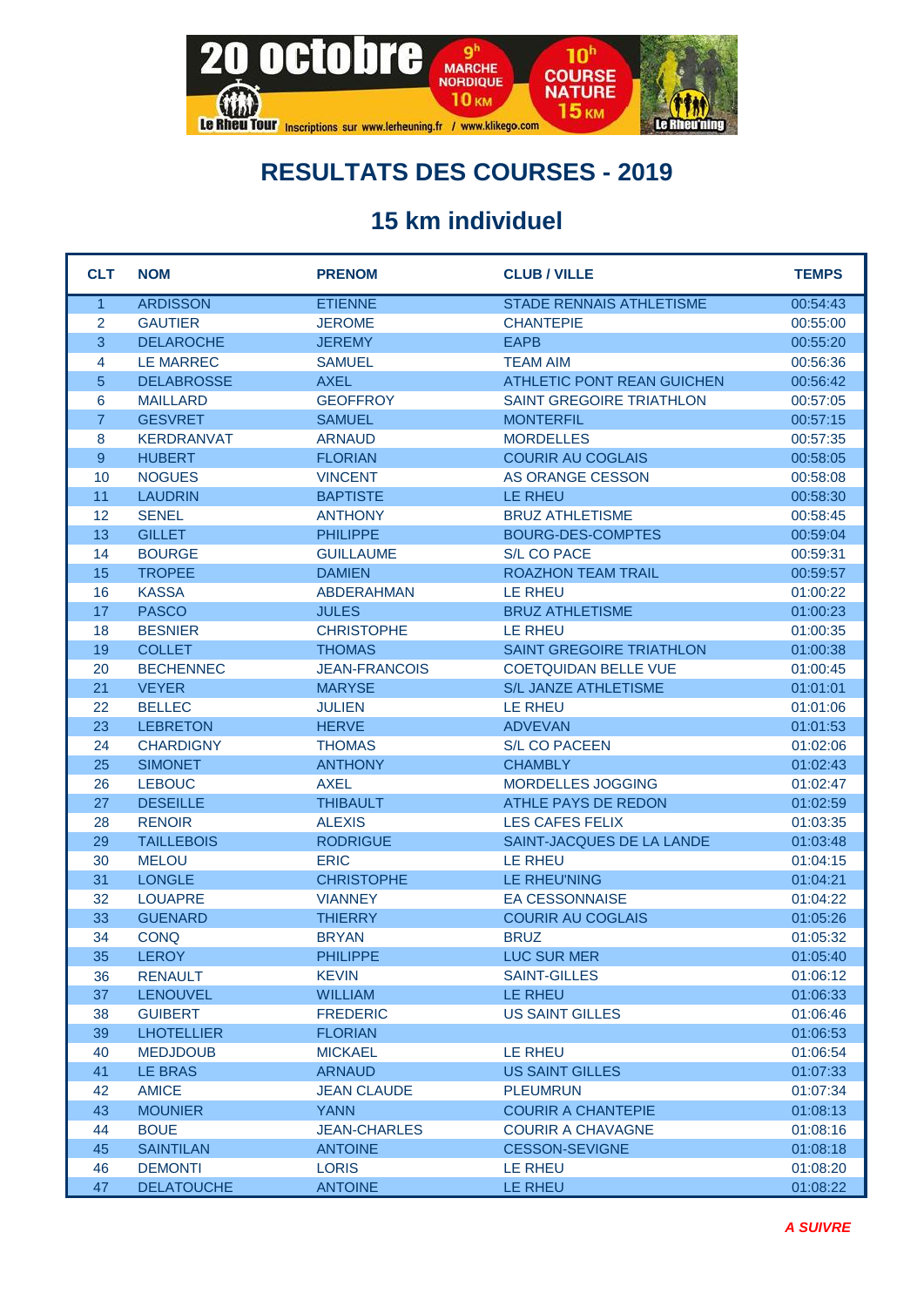| <b>CLT</b> | <b>NOM</b>          | <b>PRENOM</b>         | <b>CLUB / VILLE</b>                | <b>TEMPS</b> |
|------------|---------------------|-----------------------|------------------------------------|--------------|
| 48         | <b>POIRE</b>        | <b>MAXIME</b>         | <b>LE RHEU</b>                     | 01:08:24     |
| 49         | <b>JOURDAN</b>      | <b>PASCAL</b>         | <b>COURIR AU COGLAIS</b>           | 01:08:36     |
| 50         | <b>MARQUE</b>       | <b>PIERRE</b>         | <b>COURIR A CHAVAGNE</b>           | 01:08:46     |
| 51         | <b>MAILLARD</b>     | <b>ANTOINE</b>        | <b>VEZIN LE COQUET</b>             | 01:08:47     |
| 52         | <b>MARET</b>        | <b>MICHEL</b>         | <b>PLEUMRUN</b>                    | 01:08:48     |
| 53         | <b>BROSSAULT</b>    | <b>CHRISTOPHE</b>     | <b>OXYGENE ARGENTRE DU PLESSIS</b> | 01:08:53     |
| 54         | <b>BEAUDOUIN</b>    | <b>ERIC</b>           | <b>WALLABIS ELVEN</b>              | 01:08:59     |
| 55         | <b>LOUIS</b>        | <b>RODOLPHE</b>       | <b>CO PACE</b>                     | 01:09:22     |
| 56         | <b>GERARD</b>       | <b>JEAN-SEBASTIEN</b> | <b>BRUZ ATLHE</b>                  | 01:09:25     |
| 57         | <b>GUITTON</b>      | <b>LIONEL</b>         | <b>RENNES</b>                      | 01:09:29     |
| 58         | <b>ROCK</b>         | <b>VINCENT</b>        | <b>SAINT GREGOIRE</b>              | 01:09:32     |
| 59         | <b>BAUDET</b>       | <b>ALEXANDRE</b>      | <b>VEZIN LE COQUET</b>             | 01:09:33     |
| 60         | <b>FERCHAUD</b>     | <b>HERVE</b>          | <b>CAP CINTRE</b>                  | 01:09:40     |
| 61         | <b>BACAR</b>        | <b>MAHAMOUDOU</b>     | <b>ST THURIAL</b>                  | 01:09:46     |
| 62         | <b>LABOUROT</b>     | <b>HUGO</b>           | <b>IRSS</b>                        | 01:09:50     |
| 63         | <b>LOGEAIS</b>      | <b>STEPHANE</b>       | <b>LE RHEU</b>                     | 01:09:52     |
| 64         | <b>CHATEL</b>       | <b>STEPHANE</b>       | <b>UNICUM VEZIN</b>                | 01:09:59     |
| 65         | <b>LUSSOT</b>       | <b>ERIC</b>           | LE RHEU                            | 01:10:19     |
| 66         | LE FLECHER          | <b>RONAN</b>          | <b>LE RHEU</b>                     | 01:10:33     |
| 67         | <b>BOURDOIS</b>     | <b>FRANCOIS</b>       | <b>PLEUMRUN</b>                    | 01:10:35     |
| 68         | <b>VALDOR</b>       | <b>EMMANUELLE</b>     |                                    | 01:10:44     |
| 69         | <b>JAOUEN</b>       | <b>OLIVIER</b>        | <b>CHANTEPIE</b>                   | 01:10:44     |
| 70         | <b>BOURVELLEC</b>   | <b>PAUL</b>           | <b>RENNES</b>                      | 01:10:55     |
| 71         | <b>DESCORMIERS</b>  | <b>MICKAEL</b>        | <b>LE RHEU</b>                     | 01:11:01     |
| 72         | <b>LHOTELLIER</b>   | <b>SERVANE</b>        | <b>MORDELLES</b>                   | 01:11:07     |
| 73         | <b>DOLIVET</b>      | <b>FRANCOIS</b>       | <b>L'HERMITAGE</b>                 | 01:11:11     |
| 74         | <b>TRIGUEL</b>      | <b>YVES</b>           | <b>RENNES</b>                      | 01:11:17     |
| 75         | <b>AUBERT</b>       | <b>ANNE-MARIE</b>     | <b>CHANTEPIE</b>                   | 01:11:24     |
| 76         | <b>JAN</b>          | <b>DOMINIQUE</b>      | <b>VEZIN-LE-COQUET</b>             | 01:11:29     |
| 77         | <b>BLOT DERRUAU</b> | <b>VERONIQUE</b>      | <b>DERVAL</b>                      | 01:11:30     |
| 78         | <b>GEFFRAY</b>      | <b>ERIC</b>           | <b>CINTRE</b>                      | 01:11:31     |
| 79         | <b>GRAVINA</b>      | <b>CHARLOTTE</b>      | <b>ASCIL</b>                       | 01:11:42     |
| 80         | <b>AUMIAUX</b>      | <b>SAMUEL</b>         | <b>BRUZ</b>                        | 01:11:45     |
| 81         | <b>ROUXEL</b>       | <b>MICHAEL</b>        | <b>AS SAINT GILLES</b>             | 01:11:48     |
| 82         | <b>MOQUET</b>       | <b>ERIC</b>           | <b>THORIGNE FD</b>                 | 01:11:53     |
| 83         | LE FLOCH            | <b>THOMAS</b>         | <b>ACHV</b>                        | 01:12:00     |
| 84         | <b>SIMON</b>        | <b>CEDRIC</b>         | <b>L'HERMITAGE</b>                 | 01:12:04     |
| 85         | <b>CATROUILLET</b>  | <b>BERTRAND</b>       | <b>LANDUJAN</b>                    | 01:12:09     |
| 86         | <b>CASIN</b>        | <b>NATHAN</b>         | <b>L'HERMITAGE</b>                 | 01:12:20     |
| 87         | <b>FROMONT</b>      | <b>DOMINIQUE</b>      | <b>REDEK A BRETEIL</b>             | 01:12:28     |
| 88         | <b>LAUNAY</b>       | <b>CARINE</b>         | <b>COURIR AU COGLAIS</b>           | 01:12:44     |
| 89         | <b>AMICE</b>        | <b>DIDIER</b>         | <b>PLEUMRUN</b>                    | 01:12:45     |
| 90         | <b>SOYER</b>        | <b>SYLVAIN</b>        | LE RHEU'NING                       | 01:12:54     |
| 91         | <b>FERREOL</b>      | <b>THIERRY</b>        | RUN IN VALLEE DU CANUT             | 01:12:55     |
| 92         | <b>FADLI</b>        | <b>BOUZIANE</b>       | <b>VERN SUR SEICHE</b>             | 01:12:58     |
| 93         | <b>LOHOU</b>        | <b>SEBASTIEN</b>      | <b>BRUZ</b>                        | 01:13:04     |
| 94         | <b>GUENGANT</b>     | <b>YANN</b>           | AC MINIAC MORVAN                   | 01:13:05     |
| 95         | <b>ZAOUTER</b>      | <b>RONAN</b>          | EA CHARTRES DE BRETAGNE            | 01:13:17     |
| 96         | <b>SAVINA</b>       | <b>WALTER</b>         | <b>SAINT GILLES</b>                | 01:13:18     |
| 97         | <b>DA SILVA</b>     | <b>JEAN-CLAUDE</b>    | ESCAP <sub>35</sub>                | 01:13:30     |
| 98         | <b>HELOUET</b>      | <b>LOIC</b>           | <b>STADE RENNAIS ATHLETISME</b>    | 01:13:46     |
| 99         | <b>POUPIOT</b>      | <b>CHRISTOPHE</b>     | <b>RENNES</b>                      | 01:14:01     |
| 100        | <b>BOUHOURS</b>     | <b>SEBASTIEN</b>      | <b>SOUCELLES</b>                   | 01:14:03     |
| 101        | <b>PICOULEAU</b>    | <b>CHRISTOPHE</b>     | LE RHEU FOOT                       | 01:14:08     |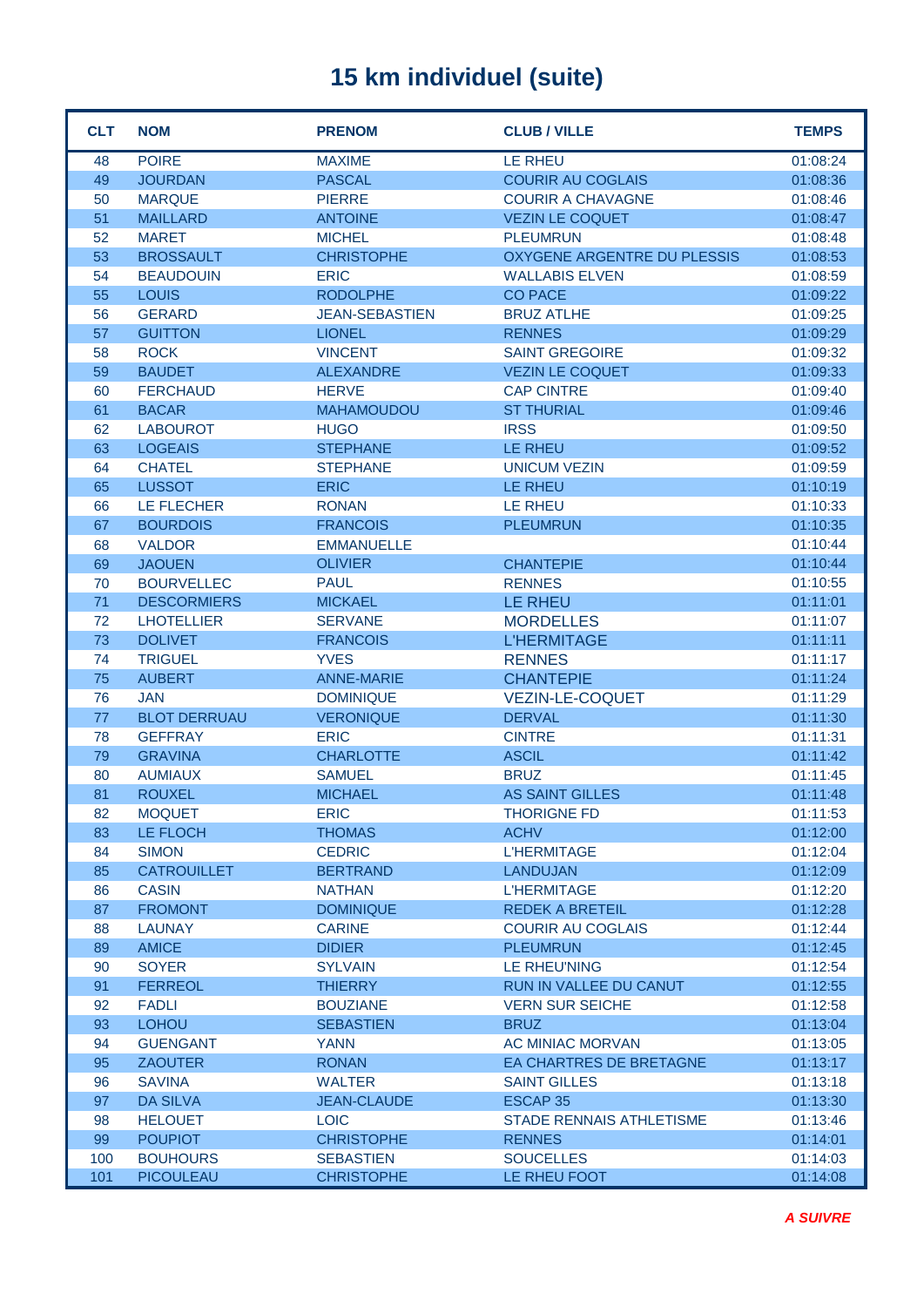| <b>CLT</b> | <b>NOM</b>                         | <b>PRENOM</b>                  | <b>CLUB / VILLE</b>             | <b>TEMPS</b>         |
|------------|------------------------------------|--------------------------------|---------------------------------|----------------------|
| 102        | LE POULICHET                       | <b>JEAN-JACQUES</b>            | <b>VAL D ANAST</b>              | 01:14:14             |
| 103        | <b>BOURGEOIS</b>                   | <b>PASCAL</b>                  | <b>L'HERMITAGE</b>              | 01:14:23             |
| 104        | <b>FAUDE</b>                       | <b>MICKAEL</b>                 | <b>L HERMITAGE</b>              | 01:14:24             |
| 105        | <b>GUYOMARD</b>                    | <b>WILLIAM</b>                 |                                 | 01:14:26             |
| 106        | <b>DROUET</b>                      | <b>THIERRY</b>                 | <b>MORDELLES JOGGING</b>        | 01:14:28             |
| 107        | <b>GAUTIER</b>                     | <b>CHRISTIAN</b>               | <b>PROCOPI</b>                  | 01:14:31             |
| 108        | <b>BAUDET</b>                      | <b>STEPHANE</b>                | <b>PACE</b>                     | 01:14:36             |
| 109        | <b>BOISGERAULT</b>                 | <b>PHILIPPE</b>                | <b>PLABENNEC</b>                | 01:14:43             |
| 110        | <b>LEVREL</b>                      | <b>OLIVIER</b>                 | RAID BREIZH ATTITUDE            | 01:14:49             |
| 111        | <b>GRZYBOWSKI</b>                  | <b>ALEXANDRE</b>               |                                 | 01:14:53             |
| 112        | <b>MORVAN</b>                      | <b>ERWANN</b>                  | <b>LANOUEE</b>                  | 01:15:04             |
| 113        | <b>CHOUISNARD</b>                  | <b>OLIVIER</b>                 | LE RHEU                         | 01:15:24             |
| 114        | <b>AUBIN</b>                       | <b>JIMMY</b>                   | <b>USM MALAKOFF</b>             | 01:15:30             |
| 115        | <b>PASCO</b>                       | PIERRE-YVES                    | <b>ST ERBLON</b>                | 01:15:32             |
| 116        | <b>MARIE</b>                       | <b>ALAIN</b>                   | <b>COURIR A CHAVAGNE</b>        | 01:15:38             |
| 117        | <b>NICOLLE</b>                     | <b>RONAN</b>                   | <b>SAINT-MALO</b>               | 01:15:40             |
| 118        | <b>BLIN</b>                        | Yoann                          |                                 | 01:16:06             |
| 119        | <b>MULLER</b>                      | <b>ALAIN</b>                   | LE RHEU                         | 01:16:21             |
| 120        | <b>CAUDAL</b>                      | <b>LOIC</b>                    | LE RHEU                         | 01:16:22             |
| 121        | <b>COUANAULT</b>                   | <b>ANTHONY</b>                 | <b>JOGGING MONTGERMONT</b>      | 01:16:29             |
| 122        | <b>LECOMTE</b>                     | <b>JUSTINE</b>                 | <b>GOVEN</b>                    | 01:16:32             |
| 123        | <b>PERROT</b>                      | <b>JEAN LUC</b>                | LE RHEU                         | 01:16:35             |
| 124        | <b>DAVID</b>                       | <b>LAURENT</b>                 | <b>LES GUIBOLLES BREALAISES</b> | 01:16:37             |
| 125        | <b>FONTAINE</b>                    | <b>REMI</b>                    | <b>US ST GILLES</b>             | 01:16:48             |
| 126        | <b>SAINT-JALME</b>                 | <b>JEROME</b>                  | <b>VERN SUR SEICHE</b>          | 01:16:51             |
| 127        | <b>YVET</b>                        | <b>DANIEL</b>                  | <b>LE RHEU'NING</b>             | 01:17:02             |
| 128        | <b>REMAUX</b>                      | <b>GWENAEL</b>                 | <b>CREVIN</b>                   | 01:17:04             |
| 129        | <b>DESNOE</b>                      | <b>ALAIN</b>                   | MORDELLES JOGGING               | 01:17:05             |
| 130        | <b>ROBIC</b>                       | <b>MIKAEL</b>                  | <b>COURIR A LAILLE</b>          | 01:17:08             |
| 131        | <b>MESTRIES</b>                    | <b>PHILIPPE</b>                | <b>JA MELESSE</b>               | 01:17:08             |
| 132        | <b>VERDES</b>                      | <b>NICOLAS</b>                 | <b>COURIR A VEZIN</b>           | 01:17:11             |
| 133        | <b>INIZAN</b>                      | <b>ENOAL</b>                   | <b>RUEIL MALMAISON</b>          | 01:17:16             |
| 134        | <b>QUELLEUC</b>                    | <b>MARTINE</b>                 | <b>ESPACIL ASCIL</b>            | 01:17:19             |
| 135        | <b>RICHARD</b>                     | <b>DENIS</b>                   | <b>MONTPELLIER</b>              | 01:17:32             |
| 136        | <b>ROULLE</b>                      | <b>MICKAEL</b>                 | <b>COURIR A CHAVAGNE</b>        | 01:17:42             |
| 137        | <b>LALLICAN</b>                    | <b>HERVE</b>                   | <b>35001 RENNES</b>             | 01:17:43             |
| 138<br>139 | <b>THUAULT</b><br><b>CHAUVIERE</b> | <b>ERWANN</b><br><b>KARINE</b> | <b>S/L CO PACEEN</b>            | 01:18:07             |
| 140        | <b>BRUNO</b>                       | <b>BARBARA</b>                 | <b>COURIR A CHAVAGNE</b>        | 01:18:10<br>01:18:12 |
| 141        | <b>DUROCHER</b>                    | <b>FANNY</b>                   | <b>SAINT ERBLON</b>             | 01:18:20             |
| 142        | <b>JARTEL</b>                      | <b>ALAIN</b>                   | <b>BREAL SOUS MONTFORT</b>      | 01:18:20             |
| 143        | <b>FONTENEAU</b>                   | <b>DIMITRI</b>                 | <b>CHEVAIGNE</b>                | 01:18:29             |
| 144        | <b>PATTON</b>                      | <b>SIMON</b>                   | LES VILLARDS SUR THONES         | 01:18:35             |
| 145        | <b>CHAUVIERE</b>                   | <b>BENOIT</b>                  | <b>CO PACE</b>                  | 01:18:44             |
| 146        | <b>RENOUVEL</b>                    | <b>EMMANUELLE</b>              | <b>COURIR A VEZIN</b>           | 01:18:54             |
| 147        | <b>MOCUDE</b>                      | <b>MARIE THERESE</b>           | <b>ASMR</b>                     | 01:18:57             |
| 148        | <b>ORAIN</b>                       | <b>YANNICK</b>                 | <b>SAINT PAIR SUR MER</b>       | 01:19:01             |
| 149        | <b>FREMINET</b>                    | <b>HERVE</b>                   | LE RHEU                         | 01:19:03             |
| 150        | <b>LECLET</b>                      | <b>GREGORY</b>                 | <b>BREAL SOUS MONTFORT</b>      | 01:19:07             |
| 151        | <b>GERARD</b>                      | <b>HERVE</b>                   | LE RHEUN'NING                   | 01:19:10             |
| 152        | <b>PERRIN</b>                      | <b>JACQUES</b>                 | <b>OSSE SPORT NATURE</b>        | 01:19:19             |
| 153        | <b>BEL</b>                         | <b>JOAN</b>                    | LE RHEU                         | 01:19:29             |
| 154        | <b>DINE</b>                        | <b>JEAN LUC</b>                | LE RHEU JOOGING                 | 01:19:39             |
| 155        | <b>BEL</b>                         | <b>GILBERT</b>                 | <b>LE RHEU</b>                  | 01:19:40             |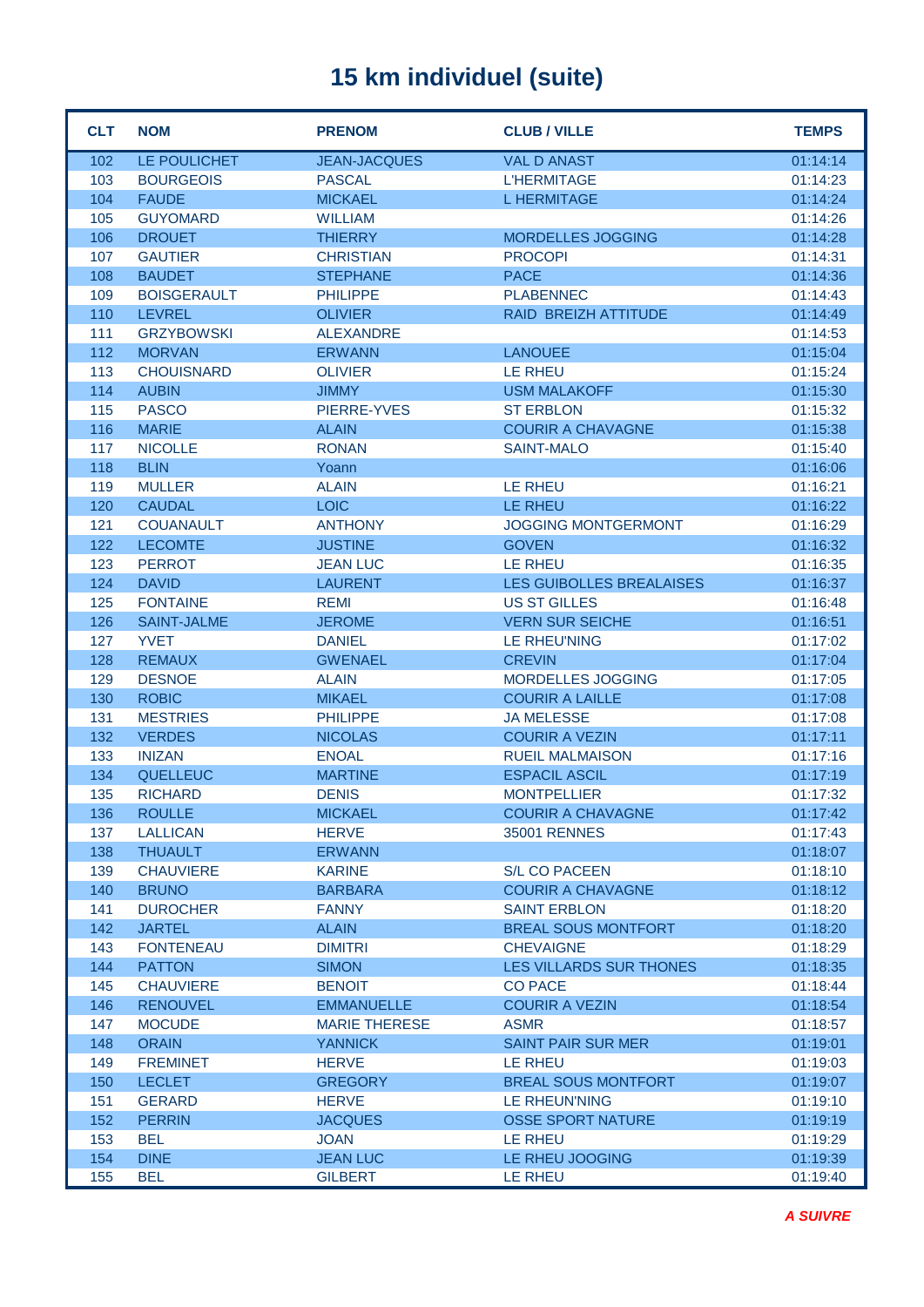| <b>CLT</b> | <b>NOM</b>            | <b>PRENOM</b>          | <b>CLUB / VILLE</b>               | <b>TEMPS</b> |
|------------|-----------------------|------------------------|-----------------------------------|--------------|
| 156        | <b>CLOUET</b>         | <b>DAVID</b>           | <b>LES GUIBOLLES BREALAISES</b>   | 01:19:43     |
| 157        | <b>ROULIER</b>        | <b>HERVE</b>           | <b>L HERMITAGE</b>                | 01:19:45     |
| 158        | <b>BEAUFILS</b>       | <b>THOMAS</b>          | <b>PONT PEAN</b>                  | 01:20:05     |
| 159        | <b>HAMEL</b>          | <b>PHILIPPE</b>        | <b>SAINT QUENTIN SUR LE HOMME</b> | 01:20:06     |
| 160        | LE BOURHIS            | <b>REMI</b>            | <b>REGION BRETAGNE</b>            | 01:20:11     |
| 161        | <b>EVEILLARD</b>      | <b>PASCAL</b>          | 35651 LE RHEU                     | 01:20:22     |
| 162        | <b>LAGREE</b>         | <b>BRUNO</b>           | <b>ESPACIL RENNES</b>             | 01:20:27     |
| 163        | <b>TIVOLI</b>         | <b>XAVIER</b>          | SAINT-GILLES-CROIX-DE-VIE         | 01:20:28     |
| 164        | <b>SIMON</b>          | <b>MARIE-MADELEINE</b> | <b>THORIGNE FOUILLARD</b>         | 01:20:42     |
| 165        | <b>LOUIS</b>          | <b>JEAN-CLAUDE</b>     | <b>COURIR A CHANTEPIE</b>         | 01:20:55     |
| 166        | <b>GOUSSARD</b>       | <b>GILLES</b>          | <b>JOGGING MONTGERMONT</b>        | 01:21:01     |
| 167        | <b>VALLAS</b>         | AMAR                   | <b>ASPTT RENNES</b>               | 01:21:02     |
| 168        | <b>SENAMAUD</b>       | <b>MANON</b>           | <b>VEZIN LE COQUET</b>            | 01:21:05     |
| 169        | <b>GERARD</b>         | <b>ERIC</b>            | <b>BOURGBARRE</b>                 | 01:21:19     |
| 170        | <b>GERARD</b>         | <b>FREDERIC</b>        | <b>BOURG DES COMPTES</b>          | 01:21:22     |
| 171        | <b>BUI</b>            | <b>HAI</b>             | <b>CESSON SEVIGNE</b>             | 01:21:27     |
| 172        | <b>FORT</b>           | <b>ALEXANDRE</b>       | <b>LE RHEU</b>                    | 01:21:39     |
| 173        | <b>NICOLAS</b>        | <b>DANIEL</b>          | <b>COURIR A CHAVAGNE</b>          | 01:21:44     |
| 174        | <b>ELEOUET</b>        | <b>REMI</b>            | <b>LES GUIBOLLES BREALAISES</b>   | 01:21:55     |
| 175        | <b>DOUDARD</b>        | <b>LEANDRE</b>         | <b>MONTAUDIN</b>                  | 01:21:56     |
| 176        | <b>LE TREIS</b>       | <b>MARC</b>            | <b>LE RHEU</b>                    | 01:21:57     |
| 177        | <b>MOISAN</b>         | <b>DAVID</b>           | LE RHEU                           | 01:22:00     |
| 178        | <b>NIO</b>            | <b>NICOLAS</b>         | <b>BRUZ</b>                       | 01:22:14     |
| 179        | <b>GUIHOMAT</b>       | <b>GREGORY</b>         | <b>LES GALOUPATS</b>              | 01:22:28     |
| 180        | <b>FROMONT</b>        | <b>JEAN-MICHEL</b>     | <b>REDEK A BRETEIL</b>            | 01:22:45     |
| 181        | <b>BOUREL</b>         | <b>LAURENT</b>         | <b>REDEK</b>                      | 01:22:46     |
| 182        | <b>GOMES</b>          | <b>GILLES</b>          | <b>REGION BRETAGNE</b>            | 01:23:02     |
| 183        | <b>BIGOT</b>          | <b>STEPHANE</b>        | <b>GALOUPAT</b>                   | 01:23:14     |
| 184        | <b>ROUX</b>           | <b>SANDRA</b>          |                                   | 01:23:33     |
| 185        | <b>LEMONNIER</b>      | <b>VANESSA</b>         | LE RHEU                           | 01:23:34     |
| 186        | <b>BRISARD</b>        | <b>PASCAL</b>          | <b>MORDELLES</b>                  | 01:23:36     |
| 187        | <b>HERBRETEAU</b>     | <b>PATRICK</b>         | <b>MORDELLES</b>                  | 01:23:37     |
| 188        | <b>MARIE-REGNAULT</b> | <b>PHILIPPE</b>        | <b>COURIR A CHAVAGNE</b>          | 01:23:46     |
| 189        | <b>BUCHHOLZER</b>     | <b>FREDERIC</b>        | <b>BRUZ</b>                       | 01:24:04     |
| 190        | <b>BUTIN</b>          | <b>BENJAMIN</b>        | LE RHEU                           | 01:24:06     |
| 191        | <b>PEDRONO</b>        | <b>PASCAL</b>          | <b>COP ATHLE PACE</b>             | 01:24:06     |
| 192        | <b>PENIN</b>          | <b>PASCAL</b>          | <b>RENNES</b>                     | 01:24:10     |
| 193        | <b>LANGOUET</b>       | <b>BENEDICTE</b>       | LES CAFES FELIX                   | 01:24:11     |
| 194        | <b>RENOUVEL</b>       | <b>PASCAL</b>          | <b>COURIR A VEZIN</b>             | 01:24:11     |
| 195        | <b>LENEN</b>          | <b>HUBERT</b>          | <b>GUIBOLLES BREALAISES</b>       | 01:24:18     |
| 196        | <b>JEHL</b>           | <b>JEROME</b>          | <b>COURIR A CHAVAGNE</b>          | 01:24:35     |
| 197        | <b>SIMON</b>          | <b>JEAN-FRANCOIS</b>   | <b>GALOUPAT</b>                   | 01:24:42     |
| 198        | <b>ANSQUER</b>        | <b>MARIE</b>           | LE RHEU                           | 01:24:48     |
| 199        | <b>EVALLAN</b>        | <b>ALBANE</b>          | <b>RENNES RUNNING</b>             | 01:24:49     |
| 200        | <b>OWCZARSKI</b>      | <b>CELINE</b>          | <b>COURIR A CHAVAGNE</b>          | 01:24:54     |
| 201        | <b>DINNOCENZO</b>     | <b>TIMOTHEE</b>        | <b>COURIR A CHAVAGNE</b>          | 01:25:10     |
| 202        | <b>DURAND</b>         | <b>ISABELLE</b>        | MORDELLES JOGGING                 | 01:25:10     |
| 203        | <b>CRUAUD</b>         | <b>FELIX</b>           | <b>LERHEUNING</b>                 | 01:25:13     |
| 204        | <b>MENS</b>           | <b>ANDRE</b>           | <b>CESSON SEVIGNE</b>             | 01:25:19     |
| 205        | <b>MAUDET</b>         | <b>OLIVIER</b>         | <b>EAPB</b>                       | 01:25:25     |
| 206        | <b>CASIN</b>          | <b>PATRICE</b>         | <b>L'HERMITAGE</b>                | 01:25:26     |
| 207        | <b>LHEREEC</b>        | <b>FRANCK</b>          | <b>LOUANNEC</b>                   | 01:25:42     |
| 208        | <b>CHOUARAN</b>       | <b>GWENDAL</b>         | <b>PARTHENAY DE BRETAGNE</b>      | 01:26:06     |
| 209        | <b>PELTIER</b>        | <b>ERIC</b>            | <b>ASPTT</b>                      | 01:26:12     |
| 210        | <b>RUPERT</b>         | <b>ALEXANDRE</b>       | <b>LANNION</b>                    | 01:26:17     |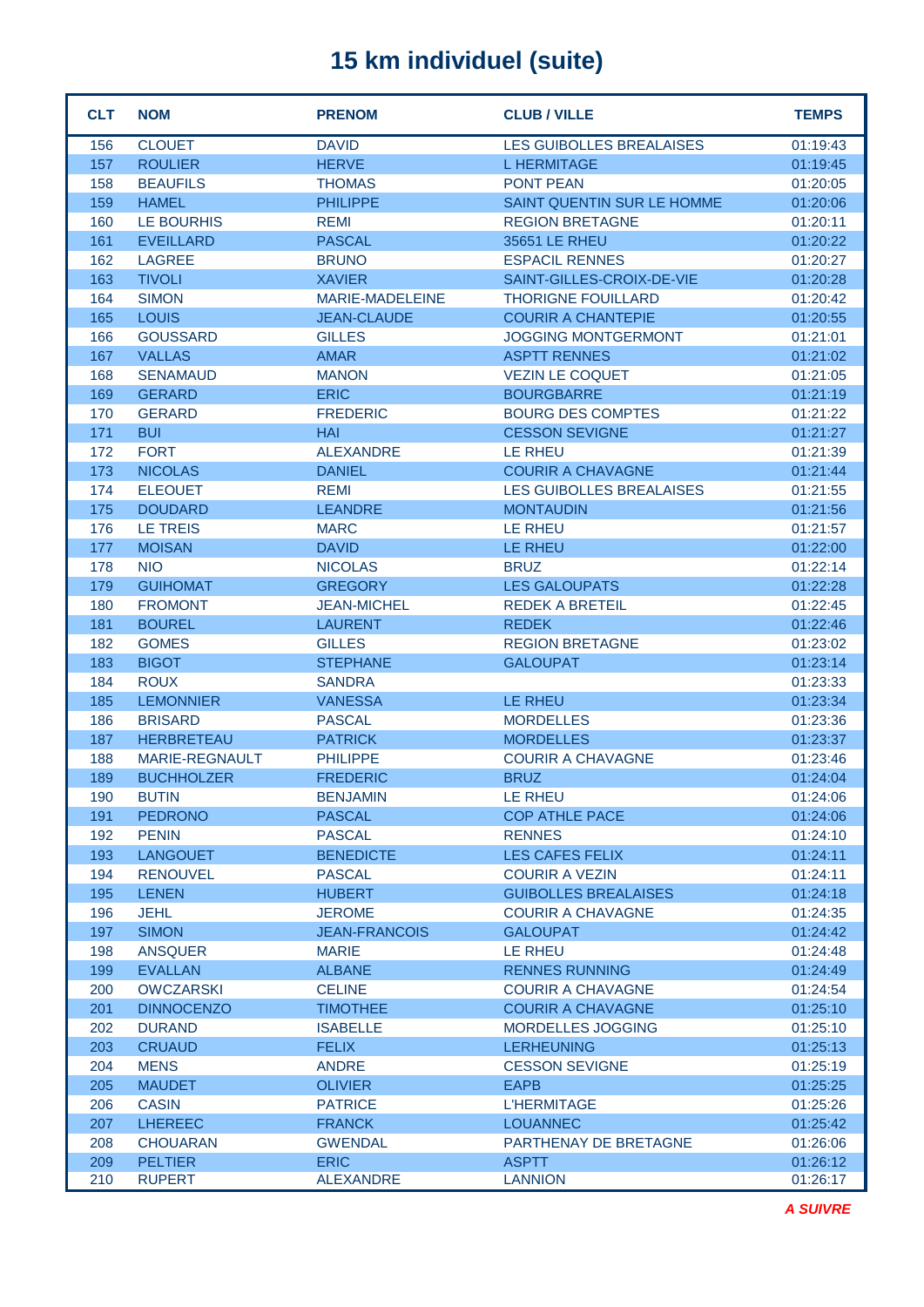| <b>CLT</b> | <b>NOM</b>          | <b>PRENOM</b>      | <b>CLUB / VILLE</b>             | <b>TEMPS</b> |
|------------|---------------------|--------------------|---------------------------------|--------------|
| 211        | <b>PIEL</b>         | <b>CHRISTIANE</b>  | <b>LASSY</b>                    | 01:26:19     |
| 212        | <b>BELLANGER</b>    | <b>RODOLPHE</b>    | <b>NOYAL CHATILLON / SEICHE</b> | 01:26:26     |
| 213        | <b>ANSQUER</b>      | <b>ARNAUD</b>      | <b>LE RHEU</b>                  | 01:26:35     |
| 214        | <b>BLOT</b>         | <b>SEBASTIEN</b>   | <b>LE RHEU</b>                  | 01:26:43     |
| 215        | <b>MAHOUIN</b>      | <b>STEPHANE</b>    | <b>NOYAL CHATILLON / SEICHE</b> | 01:26:43     |
| 216        | <b>MARET</b>        | <b>PHILIPPE</b>    | <b>PLEUMRUN</b>                 | 01:26:48     |
| 217        | <b>FOUERE</b>       | <b>GWENAELLE</b>   | <b>COURIR A CHAVAGNE</b>        | 01:27:02     |
| 218        | <b>FOUERE</b>       | <b>YANN</b>        | <b>CHARTRES TRIATHLON</b>       | 01:27:04     |
| 219        | <b>LEBELTEL</b>     | <b>DAMIEN</b>      | <b>MONTGERMONT VBC</b>          | 01:27:05     |
| 220        | <b>FOUCAULT</b>     | <b>CORINNE</b>     | <b>COURIR A CHAVAGNE</b>        | 01:27:15     |
| 221        | <b>DEGOMBERT</b>    | <b>BEATRICE</b>    | <b>COURIR A CHAVAGNE</b>        | 01:27:29     |
| 222        | <b>BOUSSEAU</b>     | <b>MANUELLA</b>    | <b>COURIR A CHAVAGNE</b>        | 01:27:29     |
| 223        | <b>SANTIER</b>      | <b>STEPHANE</b>    | <b>COURIR A CHAVAGNE</b>        | 01:27:30     |
| 224        | <b>SAMSON</b>       | <b>CARINE</b>      | <b>GOVEN</b>                    | 01:27:37     |
| 225        | <b>LESJOSNE</b>     | <b>VINCENT</b>     | <b>ASCIL</b>                    | 01:27:45     |
| 226        | <b>LEQUEUX</b>      | <b>CELINE</b>      | <b>RENNES RUNNING</b>           | 01:27:57     |
| 227        | <b>FERRE</b>        | <b>PIERRE</b>      | <b>COURIR A VEZIN</b>           | 01:28:04     |
| 228        | <b>BLONDEL</b>      | <b>VIRGINIE</b>    | <b>CAC CARQUEFOU</b>            | 01:28:07     |
| 229        | <b>DALIBARD</b>     | <b>CHRISTIAN</b>   | <b>COURIR A CHAVAGNE</b>        | 01:28:12     |
| 230        | <b>GUILLEMOT</b>    | <b>EMMANUEL</b>    | <b>L'HERMITAGE</b>              | 01:28:16     |
| 231        | <b>BERTHELOT</b>    | <b>CHRISTIAN</b>   | <b>SENS DE BRETAGNE</b>         | 01:28:25     |
| 232        | LE BOUQUIN          | <b>LAURENCE</b>    | <b>MORDELLES JOGGING</b>        | 01:28:25     |
| 233        | <b>BIOU-LEMOINE</b> | <b>ISABELLE</b>    | MORDELLES JOGGING               | 01:28:27     |
| 234        | <b>HAUDEBOURG</b>   | <b>MATTHIEU</b>    |                                 | 01:28:34     |
| 235        | <b>HATTAIS</b>      | <b>MEGHAN</b>      | SAINT JACQUES DE LA LANDE       | 01:28:35     |
| 236        | <b>BIGOT</b>        | <b>LEOPOLDINE</b>  | <b>LE RHEU</b>                  | 01:29:18     |
| 237        | <b>BELLAY</b>       | <b>MAXIME</b>      | <b>COURIR A CHAVAGNE</b>        | 01:30:10     |
| 238        | <b>DUCLAU</b>       | <b>PATRICK</b>     | <b>CESSON SEVIGNE</b>           | 01:30:35     |
| 239        | <b>JOUANNEAU</b>    | <b>JEROME</b>      | LA CHAPELLE THOUARAULT          | 01:30:38     |
| 240        | <b>MICHEL</b>       | <b>GUY</b>         | <b>SAINT-GREGOIRE</b>           | 01:31:16     |
| 241        | <b>RUELLEUX</b>     | <b>STEPHANE</b>    | <b>CAP CINTRE</b>               | 01:31:30     |
| 242        | <b>HOUZE</b>        | <b>BERTRAND</b>    | <b>COURIR A CHAVAGNE</b>        | 01:31:42     |
| 243        | <b>LELIEVRE</b>     | <b>OLIVIER</b>     | <b>BETTON</b>                   | 01:31:54     |
| 244        | <b>DANIEL</b>       | <b>SYLVIE</b>      | <b>COURIR A CHAVAGNE</b>        | 01:32:49     |
| 245        | <b>SOHIER</b>       | <b>HERVE</b>       | <b>LOUDEAC</b>                  | 01:32:52     |
| 246        | <b>SARCIAUX</b>     | <b>MORGANE</b>     | LE RHEU                         | 01:33:06     |
| 247        | <b>GABILLET</b>     | <b>GILLES</b>      | <b>LES GALOUPATS</b>            | 01:33:20     |
| 248        | <b>EULER</b>        | <b>CHRISTOPHE</b>  |                                 | 01:33:33     |
| 249        | <b>THAREAU</b>      | <b>YVAN</b>        | LE RHEU                         | 01:33:53     |
| 250        | <b>GUICHARD</b>     | <b>DOMINIQUE</b>   | LE RHEU PING                    | 01:34:00     |
| 251        | <b>STONHAM</b>      | <b>ANGELIQUE</b>   | <b>CINTRE</b>                   | 01:34:23     |
| 252        | <b>GERARD</b>       | <b>ANITA</b>       | <b>PIERRIC</b>                  | 01:34:43     |
| 253        | <b>MARIE ANNE</b>   | <b>MELANIE</b>     | <b>RENNES</b>                   | 01:35:14     |
| 254        | <b>ROBIC</b>        | <b>NOLWENN</b>     | LES VILLARDS SUR THONES         | 01:35:39     |
| 255        | <b>ROBIC</b>        | <b>GILDAS</b>      | <b>MONTREUX CHATEAU</b>         | 01:35:40     |
| 256        | <b>LETIMONNIER</b>  | <b>CHRISTINE</b>   | <b>REGION BRETAGNE</b>          | 01:36:04     |
| 257        | <b>FONTAINE</b>     | <b>CHRISTINE</b>   | <b>ASPTT RENNES</b>             | 01:36:21     |
| 258        | <b>NICOLLE</b>      | <b>JULIE</b>       | LE RHEU                         | 01:36:36     |
| 259        | <b>CORRE</b>        | <b>ANNE</b>        | <b>ST GREGOIRE</b>              | 01:37:18     |
| 260        | <b>BERHAULT</b>     | <b>FRANCK</b>      | LE RHEU'NING                    | 01:37:48     |
| 261        | <b>DUFILS</b>       | <b>ROBERT</b>      | <b>BAIN DE BRETAGNE</b>         | 01:38:03     |
| 262        | <b>GASTARD</b>      | <b>SEBASTIEN</b>   | LE RHEU'NING                    | 01:38:14     |
| 263        | <b>LAGREE</b>       | <b>MARIE PAULE</b> | <b>ESPACIL RENNES</b>           | 01:38:56     |
| 264        | <b>BRILLU</b>       | <b>GERALDINE</b>   | <b>ASCIL</b>                    | 01:38:56     |
| 265        | <b>BEDOUET</b>      | <b>MARION</b>      | LE RHEU'NING                    | 01:39:43     |